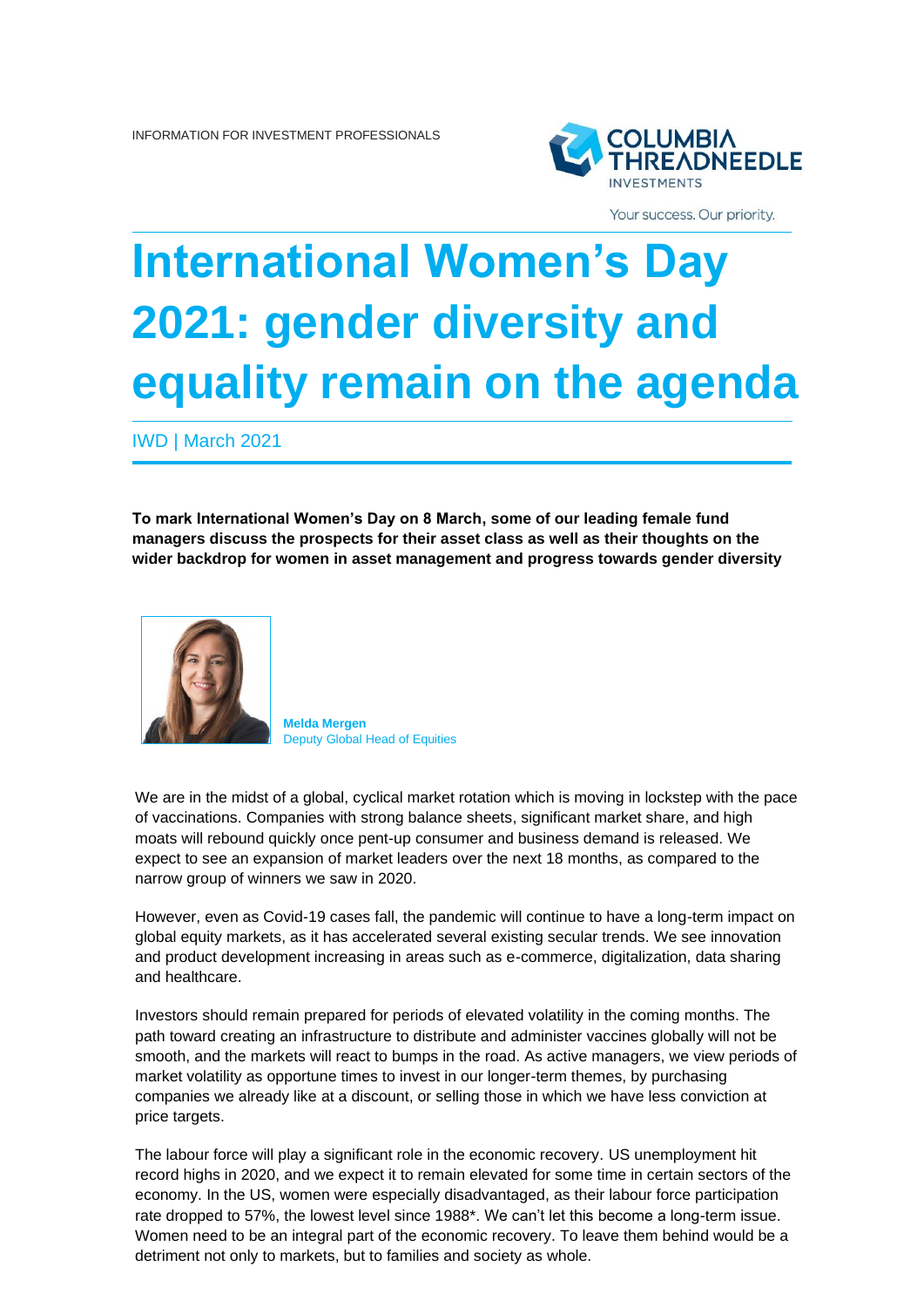

**Ann Steele** Portfolio Manager, European Equities

For European equities there is light at the end of the tunnel. European companies' earnings are at the second highest level in 10 years and many are beating on margins rather than revenues. Operating leverage is kicking in and after multiple expansion in 2020, we expect a powerful 35% earnings growth in 2021 as further fiscal measures come through. We believe commodities, autos and financials will help to drive this growth.

Happily, we are optimistic after a tough year which turned workplaces upside down. During the pandemic, boundaries between work and home have blurred and with worries about their families' health and finances, burnout is a real issue for many working women. Our company made significant investment in building a more flexible and empathetic workplace to nurture a culture in which women have equal opportunity to achieve their potential over the long-term. In Europe, 5.1% of the largest listed companies have a female CEO\*\*. Helena Helmersson, CEO at the Swedish construction and mining machinery leader Epiroc, knows having women in management roles can positively influence social motivations and achievements, which in turn empowers all employees. We join her in celebrating International Women's Day and believe the choices companies make today will have consequences on gender equality for decades to come.



**Sonal Sagar** Portfolio Manager, UK Sustainable Equities

In UK sustainable equities, we continue to believe in the philosophy that companies that invest in their people and products while delivering positive sustainable outcomes are better placed to achieve superior investment returns. This is just as pertinent as companies emerge from the global pandemic.

We see value in the wider UK market, which we feel is trading at too wide a discount relative to other international indices. The certainty around Brexit should remove a key overhang for the UK and sustainable global leaders in the benchmark will be the beneficiaries of increasing global spending on green and clean products that have a positive impact.

We are seeing a lot of positive steps in gender diversity, particularly with women on boards. The FTSE 100 and 250 have all seen increases in the number of women on boards and in leadership roles in the last five years. The FTSE 350 no longer has any all-male boards. However, there are only 17 female CEOs among the 350 in the FTSE index, and gender equality in corporate leadership is still far from a reality\*\*\*. We know that it's important to find the right leaders for the right role and we continue to support companies in their journeys of increased diversification.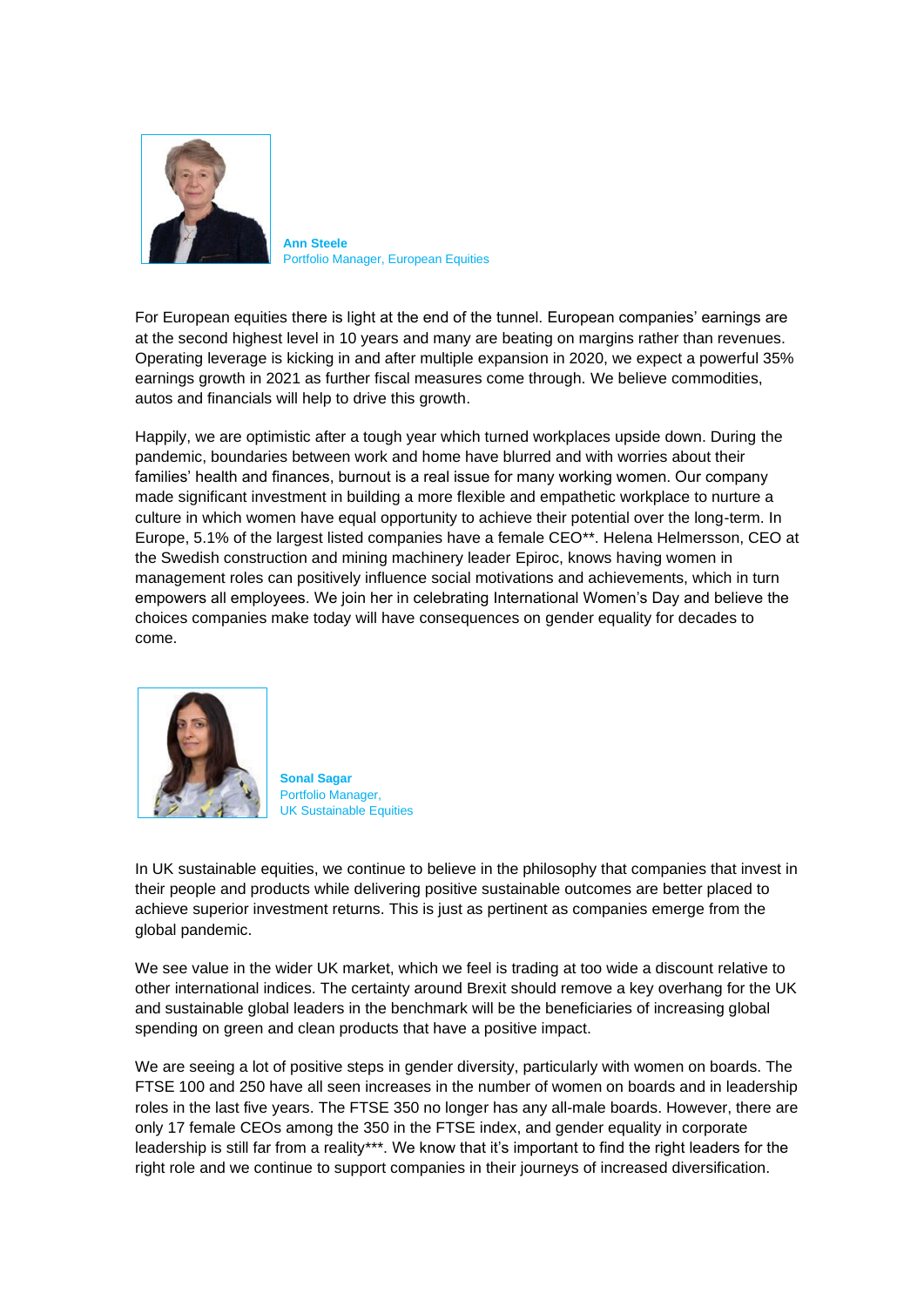

**Tammie Tang** Portfolio Manager, Fixed Income

For the past year, corporate bond spreads have been well supported by stimulus, and especially following various central bank announcements to expand bond buying. This year we still see a supportive, although moderated, technical backdrop, and whereby considerations for demand may still outweigh supply. We also see balance sheet and debt trends improving. However, investment grade spreads trade tighter (richer) than before the pandemic and warrant caution. So superior issuer selection should increasingly derive value for investors. If the vaccine rollout succeeds in normalising activity, we may also see increased spread compression among widertrading issuers and sectors.

While a lot has progressed towards more inclusion and diversity, and with International Women's Day marking its 111th year, I believe more can be done. Gaps are still very notable in areas such as female labour participation and also in representation in politics. At the current pace (and before allowing for the material counter-productivity from the pandemic), the World Economic Forum forecast that global gender parity could take another 99 years.



**Maya Bhandari** Portfolio Manager, Asset Allocation

After an extraordinary 2020, which marked the end of the longest economic cycle on record followed by the sharpest policy-induced recovery ever experienced, financial markets are refocussing on the risks that lie ahead. In particular, the sharp sell-off in rates markets in recent weeks appears to reflect mounting concerns of a "policy mistake", with real bond yields rising under similar conditions as they did around the 2013 taper tantrum or in late 2018 as Powell's Fed reflected that they were "a long way from neutral".

Earnings growth is sufficiently strong to secure good total returns for equities even with some derating – and our focus in Columbia Threadneedle Investments multi-asset portfolios has been to concentrate our risk exposures in equity markets with smartly growing profits, such as emerging Asia and Japan, held together with higher-quality US stocks and a mix of corporate bonds. But we are cognisant that an un-anchoring of bond yields is perhaps the greatest risk facing asset markets this year.

The leadership provided through this crisis by women, from Jacinda Ardern, to Christine Lagarde and Janet Yellen, has been exemplary. New Zealand's approach to the pandemic has been widely praised as among the most successful; Europe has made significant strides towards fiscal integration that might not have occurred under different circumstances, with strong ECB support; and the US Treasury has been and will remain central in helping the economy get back on its feet.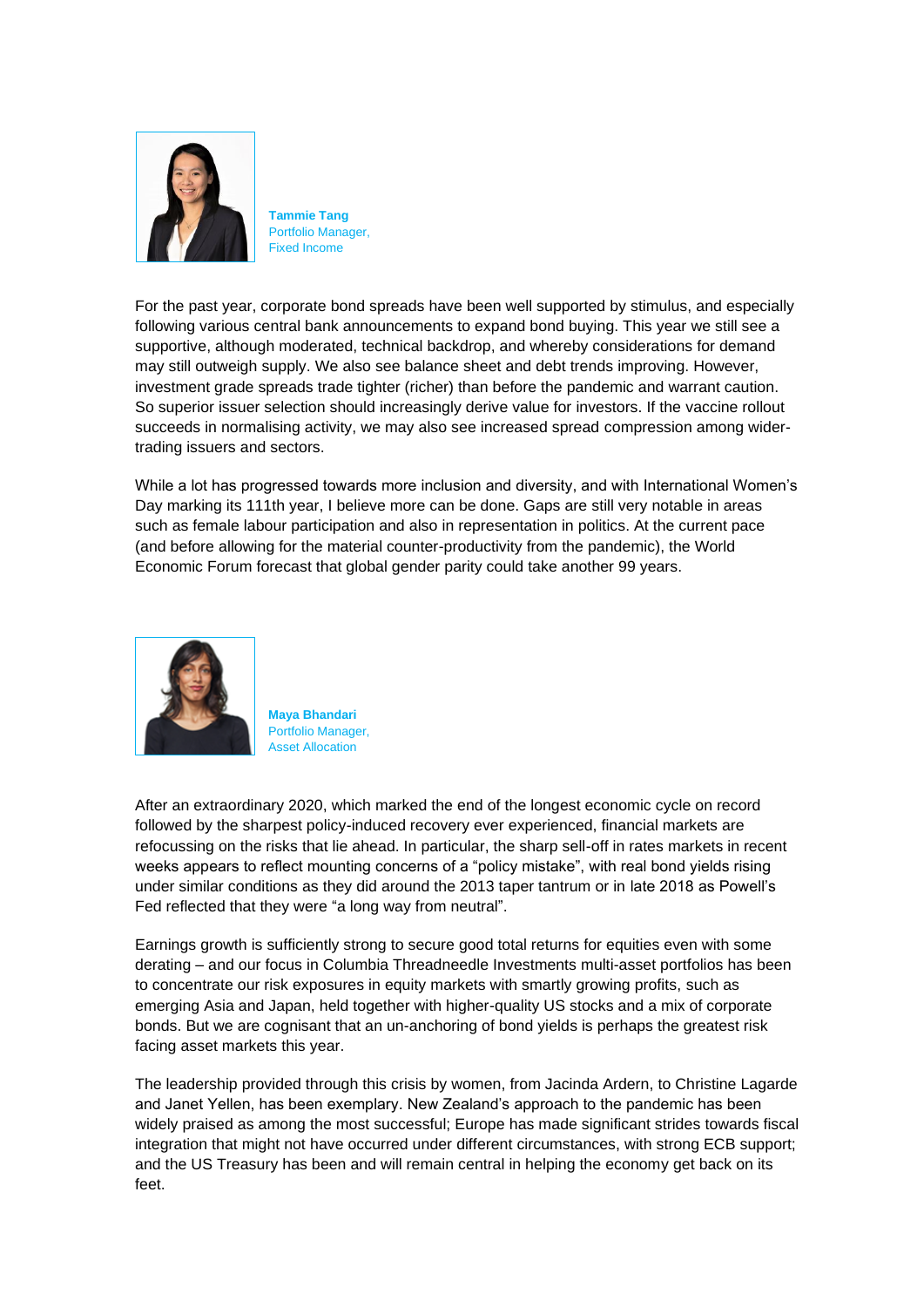\*Bureau of Labour Statistics (January 2021) \*\*Economist (December 2020) \*\*\*Hampton Alexander Review (February 2021)



## **Important Information:**

## **For use by professional clients and/or equivalent investor types in your jurisdiction (not to be used with or passed on to retail clients). This is an advertising document.**

This document is intended for informational purposes only and should not be considered representative of any particular investment. This should not be considered an offer or solicitation to buy or sell any securities or other financial instruments, or to provide investment advice or services. **Investing involves risk including the risk of loss of principal. Your capital is at risk.** Market risk may affect a single issuer, sector of the economy, industry or the market as a whole. The value of investments is not guaranteed, and therefore an investor may not get back the amount invested. **International investing** involves certain risks and volatility due to potential political, economic or currency fluctuations and different financial and accounting standards. **The securities included herein are for illustrative purposes only, subject to change and should not be construed as a recommendation to buy or sell. Securities discussed may or may not prove profitable.** The views expressed are as of the date given, may change as market or other conditions change and may differ from views expressed by other Columbia Threadneedle Investments (Columbia Threadneedle) associates or affiliates. Actual investments or investment decisions made by Columbia Threadneedle and its affiliates, whether for its own account or on behalf of clients, may not necessarily reflect the views expressed. This information is not intended to provide investment advice and does not take into consideration individual investor circumstances. Investment decisions should always be made based on an investor's specific financial needs, objectives, goals, time horizon and risk tolerance. Asset classes described may not be suitable for all investors. **Past performance does not guarantee future results, and no forecast should be considered a guarantee either.** Information and opinions provided by third parties have been obtained from sources believed to be reliable, but accuracy and completeness cannot be guaranteed. This document and its contents have not been reviewed by any regulatory authority.

**In Australia:** Issued by Threadneedle Investments Singapore (Pte.) Limited ["TIS"], ARBN 600 027 414. TIS is exempt from the requirement to hold an Australian financial services licence under the Corporations Act and relies on Class Order 03/1102 in marketing and providing financial services to Australian wholesale clients as defined in Section 761G of the Corporations Act 2001. TIS is regulated in Singapore (Registration number: 201101559W) by the Monetary Authority of Singapore under the Securities and Futures Act (Chapter 289), which differ from Australian laws.

**In Singapore:** Issued by Threadneedle Investments Singapore (Pte.) Limited, 3 Killiney Road, #07-07, Winsland House 1, Singapore 239519, which is regulated in Singapore by the Monetary Authority of Singapore under the Securities and Futures Act (Chapter 289). Registration number: 201101559W. This document has not been reviewed by the Monetary Authority of Singapore.

**In Hong Kong:** Issued by Threadneedle Portfolio Services Hong Kong Limited 天利投資管理香港 有限公司. Unit 3004, Two Exchange Square, 8 Connaught Place, Hong Kong, which is licensed by the Securities and Futures Commission ("SFC") to conduct Type 1 regulated activities (CE:AQA779). Registered in Hong Kong under the ce (Chapter 622), No. 1173058.